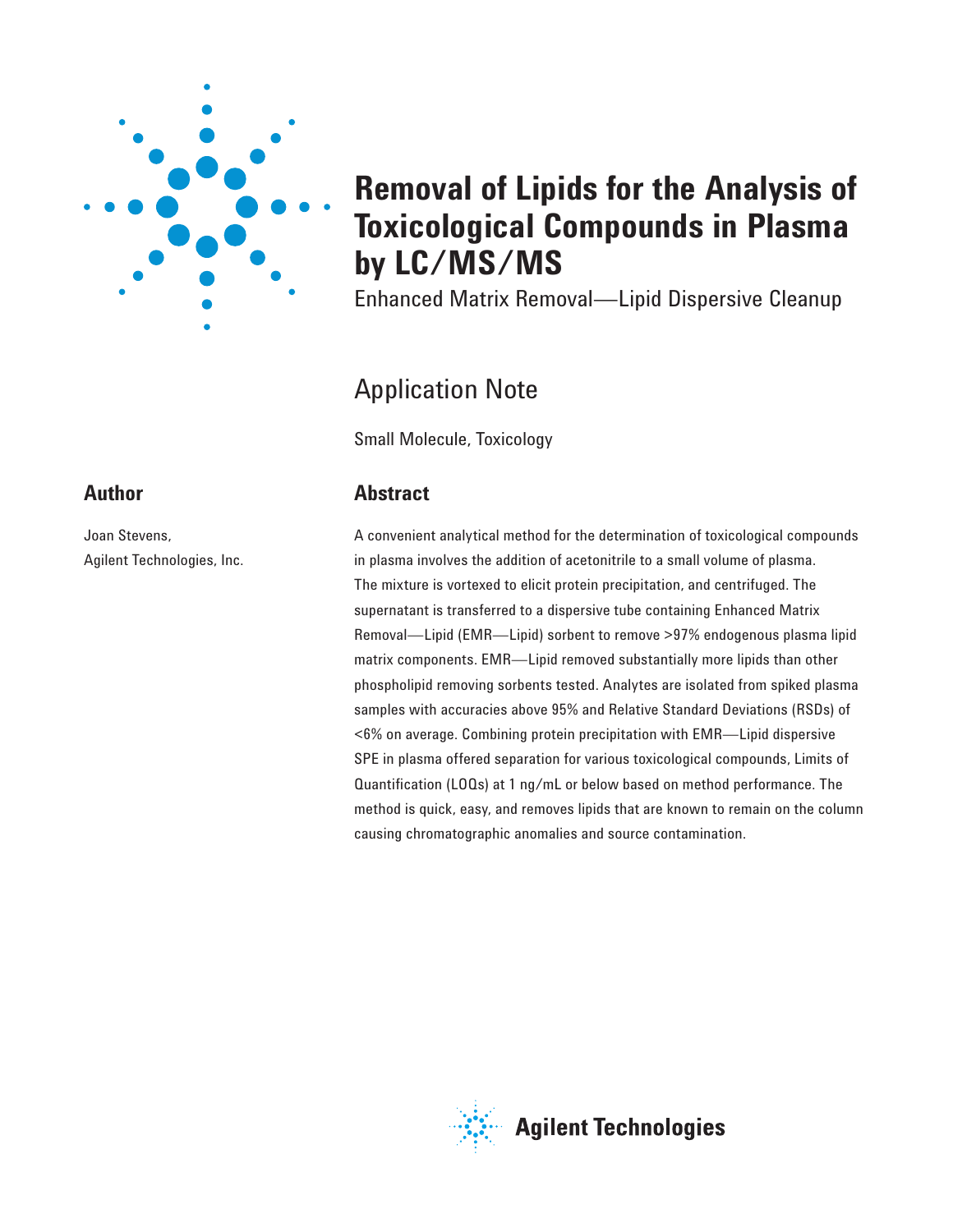#### **Introduction**

Determination of toxicological compounds in biological matrices is commonly employed in clinical research. The main techniques used for analysis are immunoassays, LC, and GC. Mass spectral chromatographic methods are the first choice for many applications based on their flexibility, selectivity, sensitivity, qualitative, and quantitative capabilities. Analysis of toxicological compounds in biological samples requires sample preparation that can range from simple protein precipitation (PPT) to more complex solid-phase extraction (SPE). An easy and inexpensive sample preparation method to determine multiple classes of pharmaceuticals in biological samples has been an unmet need to date. Polymeric or mixed-mode SPE sorbents can address this need by isolating acidic, neutral, and basic drugs through a combination of hydrophobic and ion-exchange interactions. However, these techniques involve multiple steps, require a firm understanding of chemical interaction, and can be expensive as well as time-consuming.

Previously, we described an extension of the work presented by Plössl; *et al.* [1] for the determination of pharmaceuticals in whole blood samples, using a modified miniextraction procedure and dispersive SPE cleanup with LC/MS/MS analysis [2]. Other researchers have also implemented

a mini-QuEChERS approach with matrix cleanup by dispersive SPE [3,4,5]. The results are promising but a major disadvantage, noted by several authors, was the lack of lipid removal from the biological matrix. Coextracted lipids can present major issues during analysis including contamination of the chromatographic system and MS ion suppression. Various sorbents or interference scavengers have been evaluated. These include C18 and graphitized carbon [3]. C18 sorbent was found to have a negligible effect in removing lipids, and graphitized carbon was found to be the most effective. However, the use of graphitized carbon considerably lowered recoveries of some analytes due to nonselective removal of hydrophobic and planar compounds.

In this application note, we extend the original Enhanced Matrix Removal—Lipid (EMR—Lipid) methods for the extraction of compounds from food types [6] to include lipid removal from a biological matrix. The experiments presented in this application note used human plasma from various donors containing either NaEDTA or NaCitrate, anticoagulant agents. Protein precipitation was performed with acidified acetonitrile, followed by cleanup with EMR—Lipid and enhanced post sample treatment (polish and dry step). The experiments were performed using 25 different toxicologically monitored compounds with a broad range of hydrophobicity (Log P) and pKa (Table1).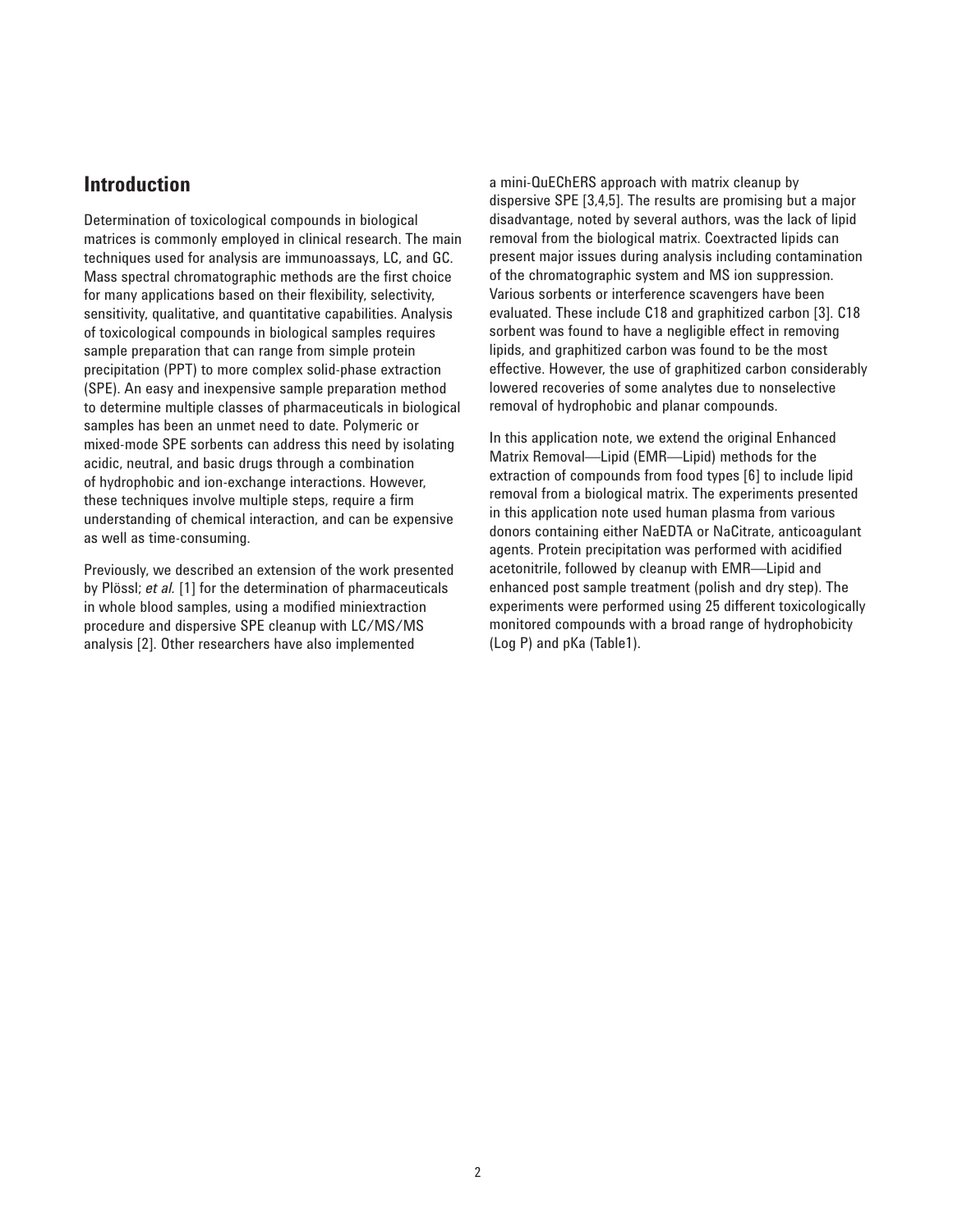Table 1. Test compounds.

| <b>Compound</b>                                                | <b>CAS</b> number | Log P | pKa          | <b>Therapeutic use</b>                      |
|----------------------------------------------------------------|-------------------|-------|--------------|---------------------------------------------|
| Alprazolam                                                     | 028981-97-7       | 3.02  | 1.79, 5.08   | Anxiolytic drug, sedative                   |
| Amphetamine                                                    | 000051-63-8       | 1.80  | 10.01        | CNS stimulant                               |
| Cocaine                                                        | 000053-21-4       | 2.28  | 8.85         | Local anesthetic, vasoconstrictor agent     |
| Codeine                                                        | 000076-57-3       | 1.34  | 9.19         | Antitussive, opioid analgesic               |
| Diazepam                                                       | 000439-14-5       | 3.08  | 2.92         | Anxiolytic agent, muscle relaxant, sedative |
| Heroin                                                         | 005893-91-4       | 1.55  | 9.10         | Opioid analgesic                            |
| Hydrocodone                                                    | 000143-71-5       | 1.96  | 8.61         | Antitussive, opioid analgesic               |
| Lorazepam                                                      | 000846-49-1       | 3.53  | 12.46        | Anxiolytic drug, sedative                   |
| MDA 3,4-methylenedioxyamphetamine<br>hydrochloride             | 013673-99-9       | 1.43  | 10.01        | Psychoactive drug                           |
| MDEA 3,4-methylenedioxyl-N-<br>ethyl-amphetamine hydrochloride | 116261-63-3       | 2.22  | 10.22        | Psychoactive drug                           |
| MDMA 3,4-methylenedioxymethamphetamine<br>hydrochloride        | 092279-84-0       | 1.86  | 10.14        | Stimulant, psychedelic drug                 |
| Meperidine hydrochloride                                       | 000050-13-5       | 2.46  | 8.16         | Opioid analgesic                            |
| Methadone                                                      | 001095-90-5       | 5.01  | 9.12         | Antitussive, opioid analgesic               |
| Methamphetamine hydrochloride                                  | 000051-57-0       | 2.24  | 10.21        | CNS stimulant                               |
| Nitrazepam                                                     | 000146-22-5       | 2.89  | 2.60, 3.28   | Anticonvulsant, anxiolytic drug, sedative   |
| Oxazepam                                                       | 000604-75-1       | 2.92  | 10.61, 12.47 | Anxiolytic drug, sedative                   |
| Oxycodone                                                      | 000124-90-3       | 1.03  | 8.21         | Antitussive, opioid analgesic               |
| PCP Phencyclidine hydrochloride                                | 000956-90-1       | 4.49  | 10.64        | Intravenous anesthetic                      |
| Phentermine                                                    | 000122-09-8       | 2.08  | 10.25        | <b>CNS</b> stimulant                        |
| Proadifen                                                      | 000062-68-0       | 5.61  | 8.96         | Drug metabolism inhibitor                   |
| Strychnine                                                     | 000057-24-9       | 0.93  | 9.27         | Pesticide, rodenticide                      |
| Temazepam                                                      | 000846-50-4       | 2.79  | 10.68        | Anxiolytic drug, sedative                   |
| <b>THC</b>                                                     | 001972-08-3       | 5.94  | 9.34         | Analgesic, antiemetic, psychotropic drug    |
| Trazodone                                                      | 025332-39-2       | 3.13  | 7.09         | Antidepressant, anxiolytic drug             |
| Verapamil                                                      | 000152-11-4       | 5.04  | 9.68         | Ca channel blocker, vasodilator agent       |

## **Experimental**

All reagents and solvents were HPLC analytical grade Honeywell (Muskegon, MI, USA). Formic acid (FA) and the toxicological mix were purchased from Agilent Technologies. The deuterated internal standards were purchased at a 100 µg/mL solution in methanol from Sigma-Aldrich (St. Louis, MO, USA). The deuterated internal standard working solution (IS-WS) mix was prepared at 1 µg/mL in acetonitrile. The internal standard mix contained amphetamine-d5, diazepam-d5, lorazepam-d4, and phencyclidine-d5. The 25 compound 1 µg/mL solution was diluted with acetonitrile to make the following intermediate working solutions (WS):

#### **For prespiking QC samples**

- L-WS: 100 ng/mL
- M-WS: 500 ng/mL
- H-WS: 1,000 ng/mL; use stock standard (SS) without dilution

#### **For post spike solutions made at 10 times the final concentration**

- $\cdot$  Cal-1: 10 ng/mL
- Cal-2: 20 ng/mL
- Cal-3: 200 ng/mL
- Cal-4: 500 ng/mL; use M-WS
- Cal-5 and Cal-6: 1,000 ng/mL; use H-WS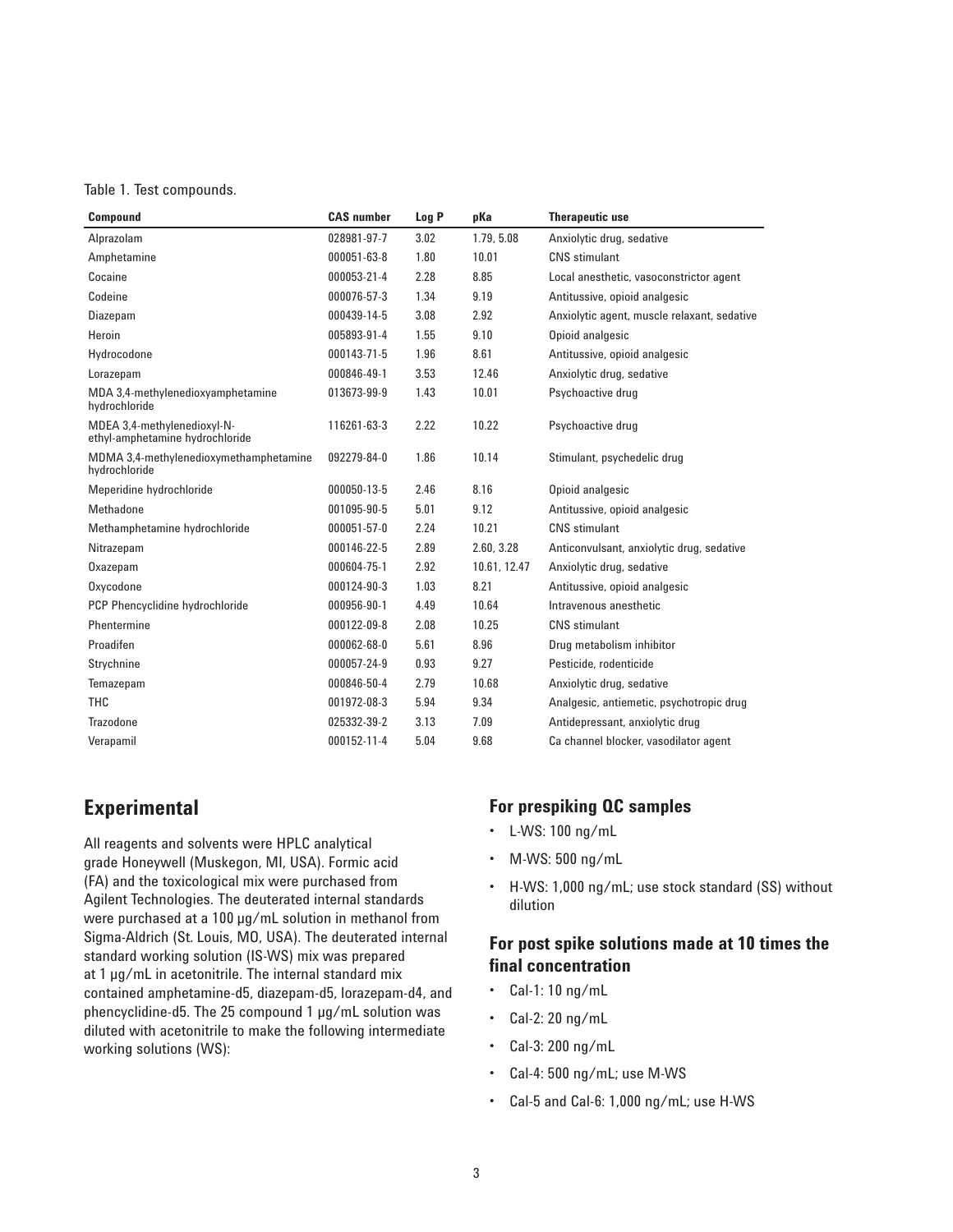#### **Consumables and equipment**

- Agilent 1290 Infinity LC with Diode Array Detector
- Agilent 6490 Triple Quadrupole LC/MS with Agilent Jet Stream and iFunnel Technology
- Agilent Technologies Formic Acid (FA) (p/n G2453-85060)
- Agilent Technologies LC/MS Toxicology Test Mixture, 1 µL/mL (p/n 5190–0470)
- Bond Elut Enhanced Matrix Removal—Lipid dSPE, 1 g (p/n 5982–0101)
- Ceramic homogenizers for 2 mL tubes (p/n 5982–9311)
- Bond Elut Polish Pouch, MgSO<sub>4</sub>, 3.5 g (p/n 5982–0102)
- Plasma (Biological Specialty Corporation, Colmar, PA USA)
- Water OASIS Prime HLB 3 cc (60 mg) cartridges (186008056)
- Phenomenex Phree Phospholipid Removal Tabbed 1 mL tubes (8B-S133-TAK)
- Supelco HybridSPE Phospholipid Ultra (30 mg) 1 mL SPE tubes (55269-U)
- Sorvall ST 16 R Centrifuge (Thermo IEC, MA, USA)
- Micro centrifuge 5415D Eppendorf (Brinkman Instruments, Westbury, NY USA)
- VWR Vortex Mixer, variable speed (VWR International, West Chester, PA, USA)
- DVX 2500 Multi-Tube Vortexer (VWR International, West Chester, PA, USA)

Table 2 lists the other MS conditions relating to the analytes.

#### **HPLC conditions**

| <b>Parameter</b>                          | Value                                                                                                                         |                                                                                                                  |  |  |  |
|-------------------------------------------|-------------------------------------------------------------------------------------------------------------------------------|------------------------------------------------------------------------------------------------------------------|--|--|--|
| Column:                                   | Agilent Poroshell 120 EC-C18: guard 2.1 $\times$ 5 mm<br>$(p/n 821725-911)$ , column 2.1 × 100 mm, 2.7 µm<br>(p/n 695775-902) |                                                                                                                  |  |  |  |
| Flow rate:                                | $0.5$ mL/min                                                                                                                  |                                                                                                                  |  |  |  |
| Column temperature:                       | 60 °C                                                                                                                         |                                                                                                                  |  |  |  |
| Injection volume:                         | $2 \mu L$                                                                                                                     |                                                                                                                  |  |  |  |
| Mobile phase:                             |                                                                                                                               | A) 5 mM ammonium formate, 0.01% formic acid<br>$(1 L water + 0.3153 g$ ammonium formate +<br>0.1 mL formic acid) |  |  |  |
|                                           |                                                                                                                               | B) Acetonitrile, 0.01% formic acid<br>$(1 L$ acetonitrile $+ 0.1$ mL formic acid)                                |  |  |  |
| Gradient:                                 | Time (min)<br>0.0<br>0.5<br>3.0<br>4.0<br>6.0                                                                                 | %B<br>10<br>15<br>50<br>95<br>95                                                                                 |  |  |  |
| Gradient program<br>for lipid evaluation: | Time (min)<br>0.0<br>3.0<br>17.0<br>30.0                                                                                      | %B<br>5<br>30<br>100<br>100                                                                                      |  |  |  |

#### **MS conditions**

#### **Source parameters** Ion source: AJS ESI, Positive Dynamic MRM Gas temperature: 120 °C Gas flow: 14 L/min Nebulizer: 40 psi Sheath gas temperature: 400 °C Sheath gas flow: 12

| Capillary:                  | 3.000V |
|-----------------------------|--------|
| VCharging:                  | n      |
| Ion funnel parameters       |        |
| POS High-Pressure RF:       | 90     |
| <b>POS Low-Pressure RF:</b> | 70     |

#### **MS conditions for lipid evaluation**

| <b>Source parameters</b>  |       |  |  |  |
|---------------------------|-------|--|--|--|
| Same as noted previously  |       |  |  |  |
| <b>Precursor ion scan</b> |       |  |  |  |
| Product ion: 184          |       |  |  |  |
| MS1 from:                 | 100   |  |  |  |
| $MS1$ to:                 | 1.000 |  |  |  |
| Scan time:                | 40    |  |  |  |
| Frag mode:                | Fixed |  |  |  |
| Frag:                     | 380 V |  |  |  |
| CF۰                       | 40 V  |  |  |  |
| Cell acc:                 | 7 V   |  |  |  |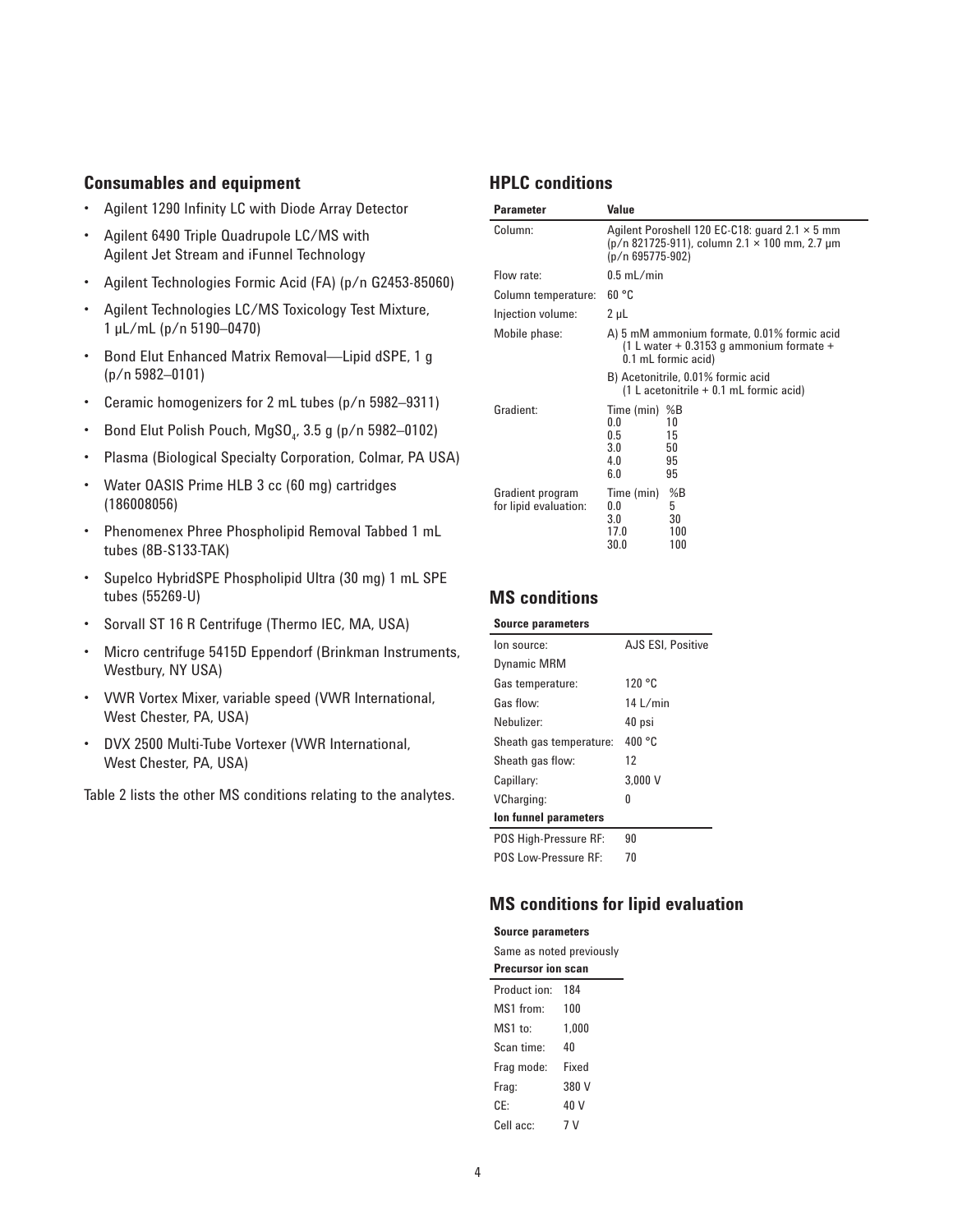| Compound*              | <b>Precursor</b><br>ion | <b>Product</b><br>ion   | <b>CE</b><br>voltage | <b>Retention</b><br>time (min) | <b>Retention</b><br>window | Compound*                | <b>Precursor</b><br>ion | <b>Product</b><br>ion | <b>CE</b><br>voltage | <b>Retention</b><br>time (min) | <b>Retention</b><br>window |
|------------------------|-------------------------|-------------------------|----------------------|--------------------------------|----------------------------|--------------------------|-------------------------|-----------------------|----------------------|--------------------------------|----------------------------|
| Codeine (A)            | 300.2<br>300.2          | 128.1<br>165.1          | 40<br>60             | 1.15                           | 0.5                        | PCP (P)                  | 244.2<br>244.2          | 159.1<br>91.1         | 8<br>36              | 3.21                           | 0.5                        |
| Oxycodone (A)          | 316.2<br>316.2          | 298.2<br>256.1          | 16<br>24             | 1.47                           | 0.7                        | PCP-d5 (IS-P)            | 249.2<br>249.2          | 96.1<br>86.1          | 40<br>10             | 3.20                           | 0.5                        |
| Amphetamine (A)        | 136.1<br>136.1          | 91.1<br>119.1           | 20<br>10             | 1.48                           | 0.5                        | Oxazepam (L)             | 287.1<br>287.1          | 241.1<br>269.1        | 20<br>12             | 3.79                           | 0.5                        |
| DL-<br>Amphetamine-d5  | 141.1<br>141.1          | 93.1<br>124.1           | 20<br>10             | 1.47                           | 0.5                        | Nitrazepam (L)           | 282.1<br>282.1          | 236.1<br>190.1        | 24<br>56             | 3.79                           | 0.5                        |
| $(IS-A)$<br>MDA (A)    | 180.1                   | 163.1                   | 4                    | 1.54                           | 0.5                        | Verapamil (L)            | 455.3<br>455.3          | 165.1<br>303.2        | 28<br>24             | 3.90                           | 0.5                        |
| Hydrocodone (A)        | 180.1<br>300.2<br>300.2 | 135.1<br>199.1<br>171.1 | 16<br>28<br>40       | 1.67                           | 0.7                        | Lorazepam (L)            | 321.0<br>321.0          | 275.0<br>303.0        | 20<br>12             | 3.88                           | 0.5                        |
| Methamphetamine<br>(A) | 150.1<br>150.1          | 119.1<br>91.1           | 8<br>20              | 1.72                           | 0.5                        | Lorazepam-d4<br>$(IS-L)$ | 325<br>325              | 279.0<br>233.1        | 20<br>40             | 3.88                           | 0.5                        |
| MDMA (A)               | 194.1<br>194.1          | 163.1<br>135.0          | 8<br>20              | 1.74                           | 0.5                        | Methadone (L)            | 310.2<br>310.2          | 265.2<br>219.1        | 12<br>20             | 3.98                           | 0.5                        |
| Strychnine (A)         | 335.2<br>335.2          | 184.1<br>156.1          | 40<br>40             | 1.95                           | 0.5                        | Alprazolam (L)           | 309.1<br>309.1          | 205.1<br>281.1        | 48<br>40             | 4.01                           | 0.5                        |
| Phentermine (A)        | 150.1<br>150.1          | 133.0<br>65.1           | 8<br>48              | 1.96                           | 0.5                        | Temazepam (L)            | 301.1<br>301.1          | 255.1<br>283.1        | 16<br>8              | 4.21                           | 0.5                        |
| MDEA (A)               | 280.1<br>208.1          | 163.1<br>135.1          | 8<br>20              | 2.05                           | 0.5                        | Proadifen (D)            | 354.2<br>354.2          | 209.1<br>167.1        | 20<br>40             | 4.48                           | 0.5                        |
| Heroin (L)             | 370.2<br>370.2          | 165.1<br>328.2          | 40<br>20             | 2.60                           | 0.5                        | Diazepam (D)             | 285.1<br>285.1          | 193.1<br>257.1        | 32<br>20             | 4.57                           | 0.5                        |
| Cocaine (L)            | 304.2<br>304.2          | 182.1<br>91.0           | 16<br>48             | 2.72                           | 0.5                        | Diazepam-d5 (IS-D)       | 290.1<br>290.1          | 198.1<br>154.0        | 40<br>40             | 4.56                           | 0.5                        |
| Meperidine (L)         | 248.2<br>248.2          | 220.1<br>174.1          | 20<br>16             | 2.77                           | 0.5                        | THC (L)                  | 315.2<br>315.2          | 193.1<br>135.1        | 20<br>20             | 5.67                           | 0.5                        |
| Trazodone (P)          | 372.2<br>372.2          | 176.1<br>148.1          | 24<br>36             | 3.12                           | 0.5                        |                          |                         |                       |                      |                                |                            |

Table 2. MS parameters for the test compounds.

\* The letter after the name of each compound represents the corresponding deuterated internal standard that was used for quantitation.

#### **General procedure**

#### **Prespiked plasma**

- 1. Pipette 500 µL of plasma + QC (25 µL) + IS (25 µL) + 950 µL ACN (0.2% FA) into a 5 mL centrifuge tube.
- 2. Vortex, centrifuge at 5,000 rpm, 5 minutes.
- 3. Add 500 µL water to EMR—L 200 mg sorbent in a 5 mL centrifuge tube, vortex.
- 4. Decant entire extract into EMR—L tube, vortex, centrifuge at 5,000 rpm, 5 minutes.
- 5. Dispense extract into empty 5 mL tube, add 450 mg  $\mathsf{MgSO}_{4'}$  vortex immediately, centrifuge at 5,000 rpm, 5 minutes.
- 6. Transfer supernatant to 2 mL tube containing ~125 mg MgSO<sub>4</sub>, vortex immediately, centrifuge at 13,000 rpm, 3 minutes.
- 7. Take 200 µL of final extract + 800 µL of water into a 2 mL AS vial, vortex, analyze.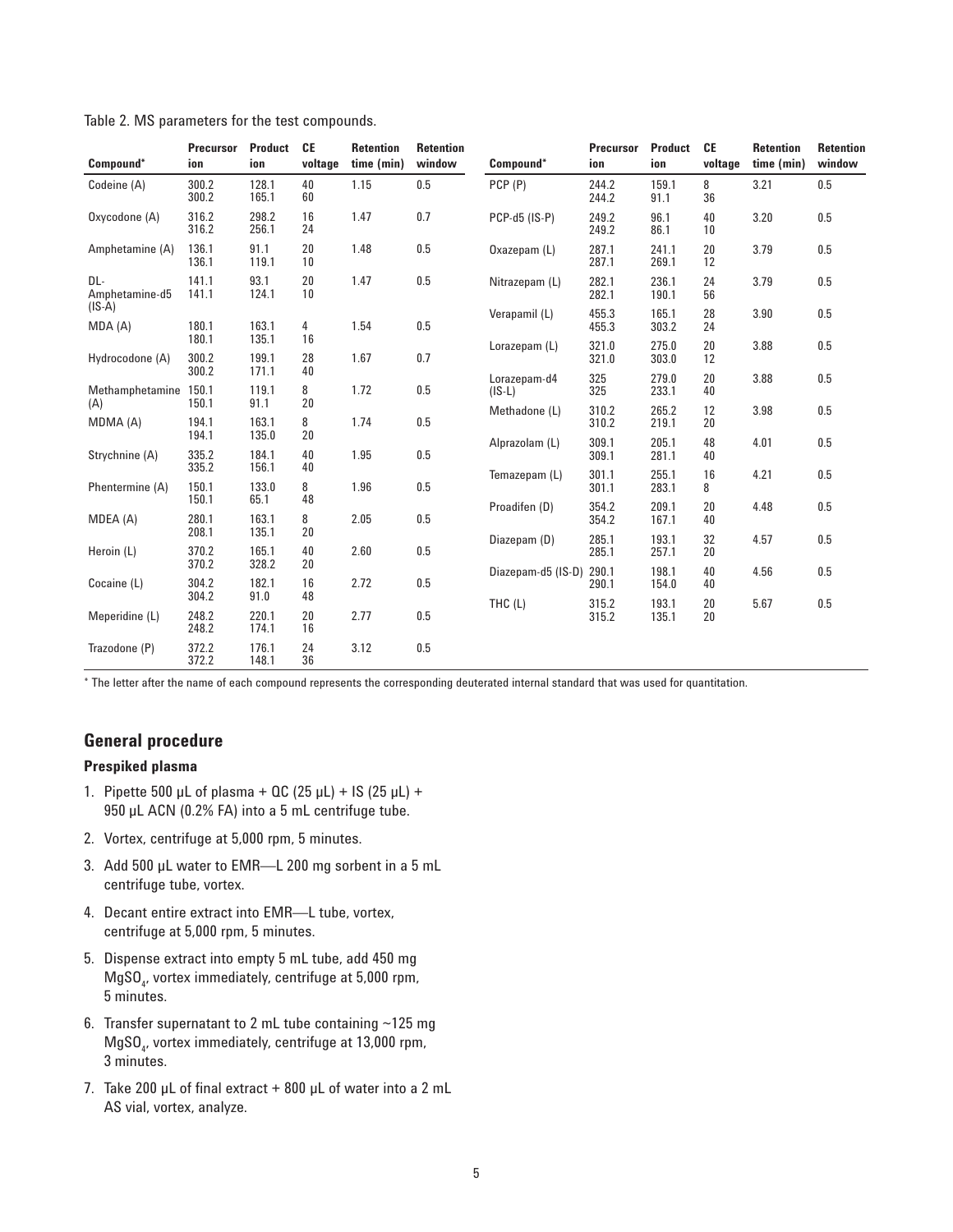#### **Blank plasma**

- 1. Pipette 2.5 mL of plasma + 5 mL of ACN (0.2% FA) into a 15 mL centrifuge tube
- 2. Vortex, centrifuge at 5,000 rpm, 5 minutes.
- 3. Add 2.5 mL of water to EMR—Lipid 1 g (15 mL centrifuge tube), vortex.
- 4. Decant the entire extract, vortex, centrifuge at 5,000 rpm, 5 minutes.
- 5. Dispense extract into empty 15 mL tube, add contents of Polish pouch, shake and vortex immediately, centrifuge at 5,000 rpm, 5 minutes.
- 6. Transfer supernatant to empty 15 mL tubes, add 1.2 g MgSO<sub>4</sub>, vortex, centrifuge.
- 7. Transfer blank matrix to a clean vial for postspiked matrix matched calibrations, see experimental section.
- 8. Calibration curve

| Calibration<br>level | Matrix blank<br>extract uL | <b>Calibrant</b><br>solution | <b>Calibrant</b><br>solution µL | Internal standard<br>working solution<br>$(IS-WS)$ µL |
|----------------------|----------------------------|------------------------------|---------------------------------|-------------------------------------------------------|
|                      | 450                        | Cal-1                        | 25                              | 25                                                    |
| 2                    | 450                        | Cal-2                        | 25                              | 25                                                    |
| 3                    | 450                        | $Cal-3$                      | 25                              | 25                                                    |
| 4                    | 450                        | Cal-4                        | 25                              | 25                                                    |
| 5                    | 450                        | Cal-5                        | 25                              | 25                                                    |
| 6                    | 425                        | Cal-6                        | 50                              | 25                                                    |

- 9. To produce the individual calibration levels, combine the mentioned components into a test tube, vortex.
- 10. Take 200 µL of postspiked matrix at each calibration level + 800 µL of water into a 2 mL AS vial, vortex, analyze.

### **Results and Discussion**

#### **Matrix effects**

Protein precipitation is a commonly used sample preparation technique with biological samples. Although it does remove proteins from the extract, lipid coextraction with target analytes can cause chromatographic anomalies and MS ion suppression. Agilent Bond Elut EMR—Lipid selectively removes lipids through size exclusion and hydrophobic interactions without affecting analyte recovery. Phospholipids were monitored by LC/MS/MS using precursor ion scan for product ion *m/z* 184 and MS1 from 100 to 1,000. The chromatography run was extended out to 30 minutes to elute matrix coextractives remaining on the column and possibly in the ion source. These coextractives would not necessarily be apparent in a short fast gradient used for analyte analysis, but can elute in subsequent injections, causing analytical variability. Figure 1 shows the overlay chromatogram for a plasma sample with protein precipitation, and after protein precipitation with EMR—Lipid dSPE cleanup using two different human plasma samples and different anticoagulants.

To compare the lipid removal efficiency of EMR—Lipid to other commercially available phospholipid removing sorbents, an aliquot of 500 µL of plasma was mixed with 1 mL of ACN (0.2% FA) to precipitate the proteins, and then passed through the phospholipid cartridges by vacuum. Figure 2 demonstrates the remarkably efficient lipid cleanup of EMR—Lipid when compared to common phospholipid-removing sorbents: Waters Oasis Prime, Phenomenex Phree, and Supleco HybridSPE. Figure 3 is the representative chromatographic overlay of the dynamic MRM for a 10 ng/mL spike plasma sample after protein precipitation and EMR—Lipid dispersive SPE cleanup.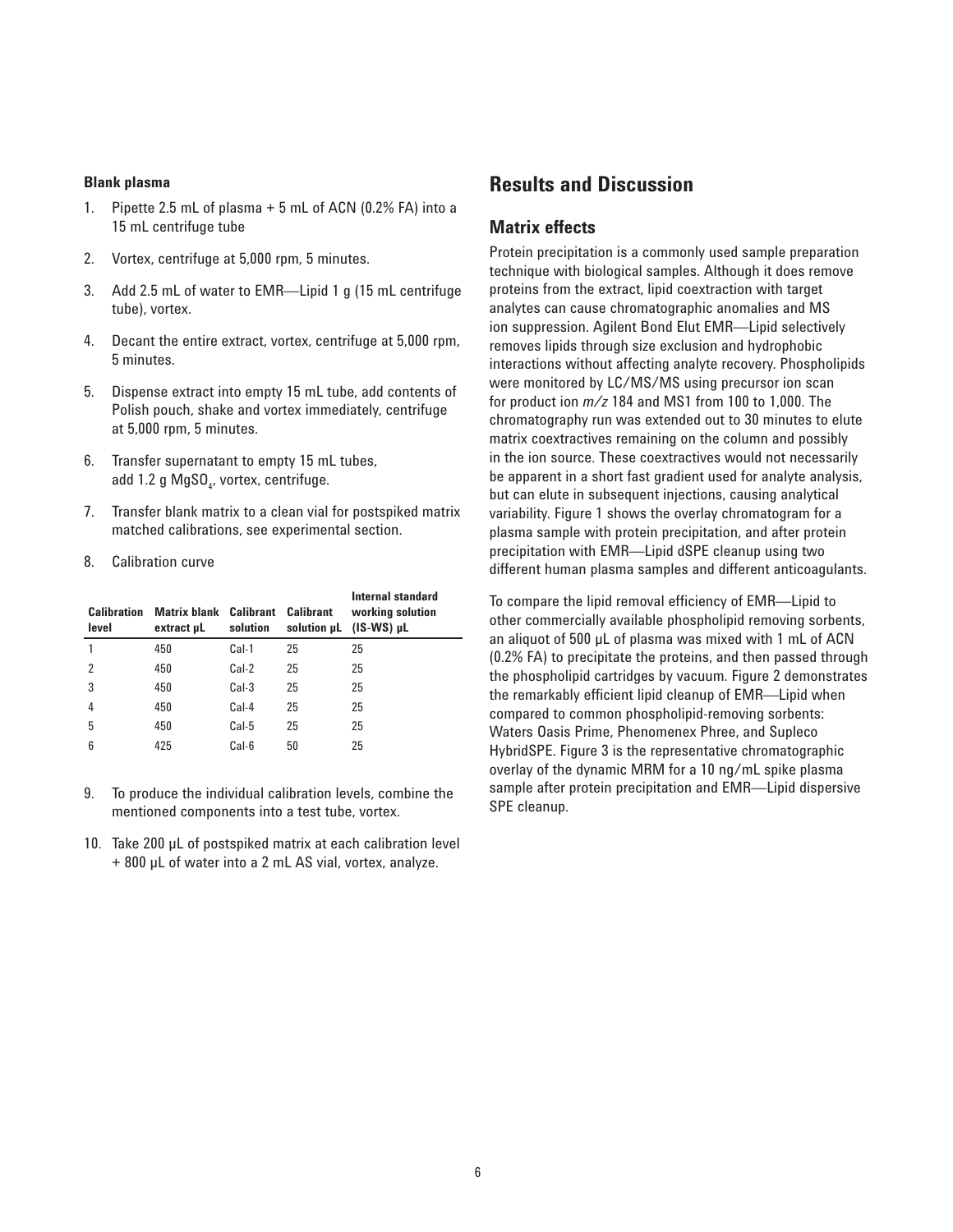

Figure 1. Overlay of plasma sample after protein precipitation (red) and plasma sample after protein precipitation and EMR—Lipid dSPE cleanup on two separate plasma samples (blue and black). LC/MS/MS product ion *m/z* 184.



Figure 2. LC/MS/MS product ion *m/z* 184 for plasma sample after protein precipitation and various lipid removal sorbents.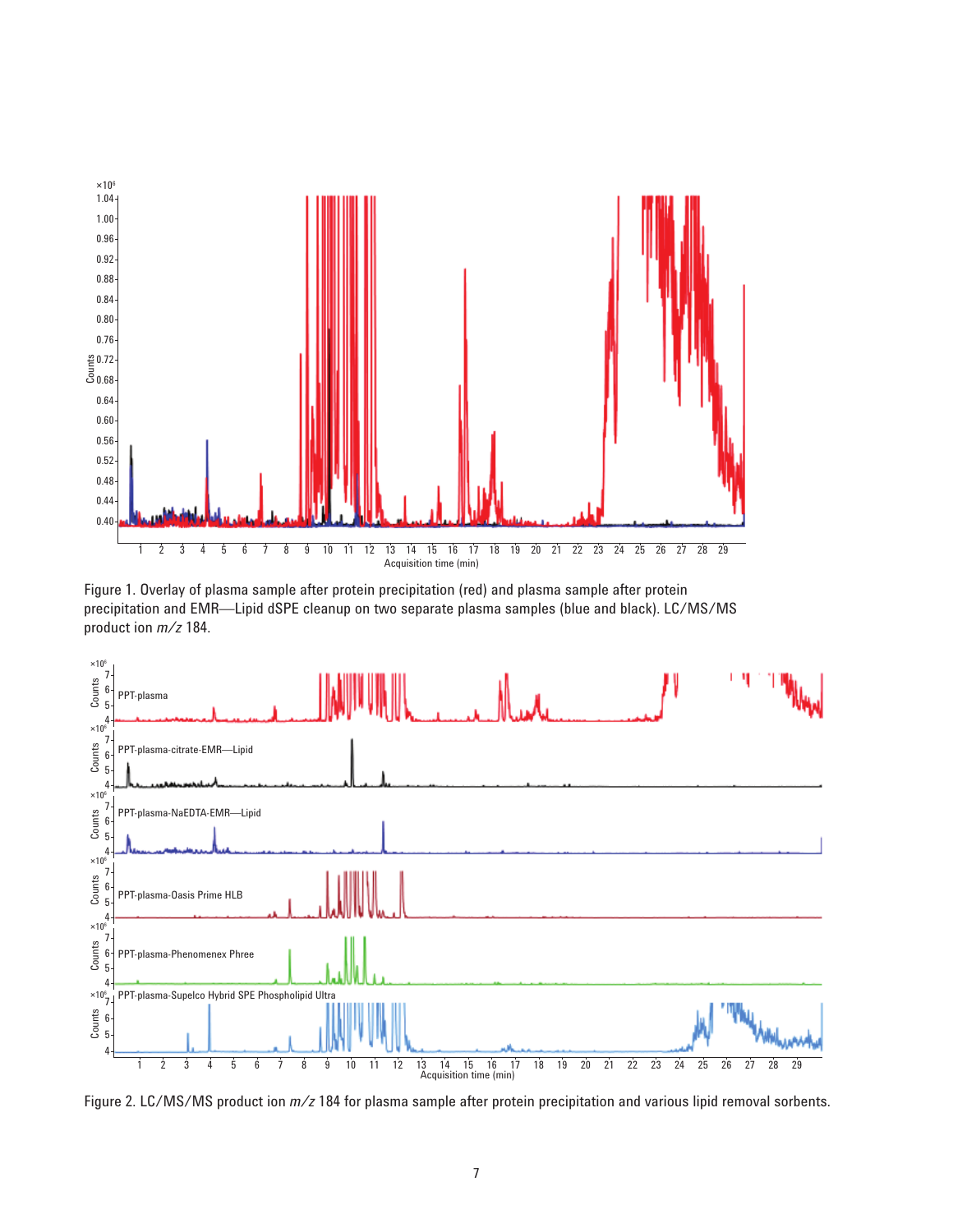

Figure 3. LC/MS/MS MRM chromatogram of 10 ng/mL spike plasma sample after protein precipitation and EMR—L dSPE cleanup.

#### **Linearity and limit of quantification (LOQ)**

The linear calibration range evaluated for all the toxicological compounds was 0.5 to 100 ng/mL. Matrix blank plasma extracts were prepared for the calibration curves. The matrix blank was spiked at the appropriate calibration levels (see experimental and general procedure) for final concentrations of 0.5, 1, 10, 25, 50, and 100 ng/mL. The internal standard mix was spiked at a 50 ng/mL concentration. The calibration standards were run in replicates of six ( $n = 6$ ), and generated by plotting the relative responses of analytes (peak area of analyte/peak area of IS) to the relative concentration of analytes (concentration of analyte/concentration of IS). Table 3 shows the correlation coefficient  $(R^2)$  and LOQ based on method performance for the individual toxicological compounds used in the study. All compounds are below the reference range of 15–75 ng/mL.

| R <sup>2</sup><br>$LOQ$ (ng/mL)<br><b>Compound</b> |  |  |  |  |  |
|----------------------------------------------------|--|--|--|--|--|
| for toxicological compounds in this study.         |  |  |  |  |  |
| Table 3. Linear correlation coefficient and LOQ    |  |  |  |  |  |

| Codeine          | 0.9989 | 1.0 |
|------------------|--------|-----|
| Oxycodone        | 0.9988 | 0.5 |
| Amphetamine      | 0.9991 | 0.5 |
| MDA              | 0.9916 | 0.5 |
| Hydrocodone      | 0.9984 | 0.5 |
| Methamphetamine  | 0.9983 | 0.5 |
| MDMA             | 0.9989 | 0.5 |
| Strychnine       | 0.9993 | 0.5 |
| Phentermine      | 0.9990 | 0.5 |
| MDEA             | 0.9857 | 0.5 |
| Heroine          | 0.9967 | 0.5 |
| Cocaine          | 0.9766 | 0.5 |
| Meperidine       | 0.9952 | 0.5 |
| Trazodone        | 0.9983 | 0.5 |
| PCP              | 0.9991 | 0.5 |
| Nitrazepam       | 0.9919 | 0.5 |
| Oxazepam         | 0.9966 | 1.0 |
| Lorazepam        | 0.9964 | 5.0 |
| Verapamil        | 0.9915 | 0.5 |
| <b>Methadone</b> | 0.9736 | 0.5 |
| Alprazolam       | 0.9939 | 0.5 |
| Temazepam        | 0.9961 | 0.5 |
| Proadifen        | 0.9988 | 0.5 |
| Diazepam         | 0.9996 | 0.5 |
| THC              | 0.9929 | 5.0 |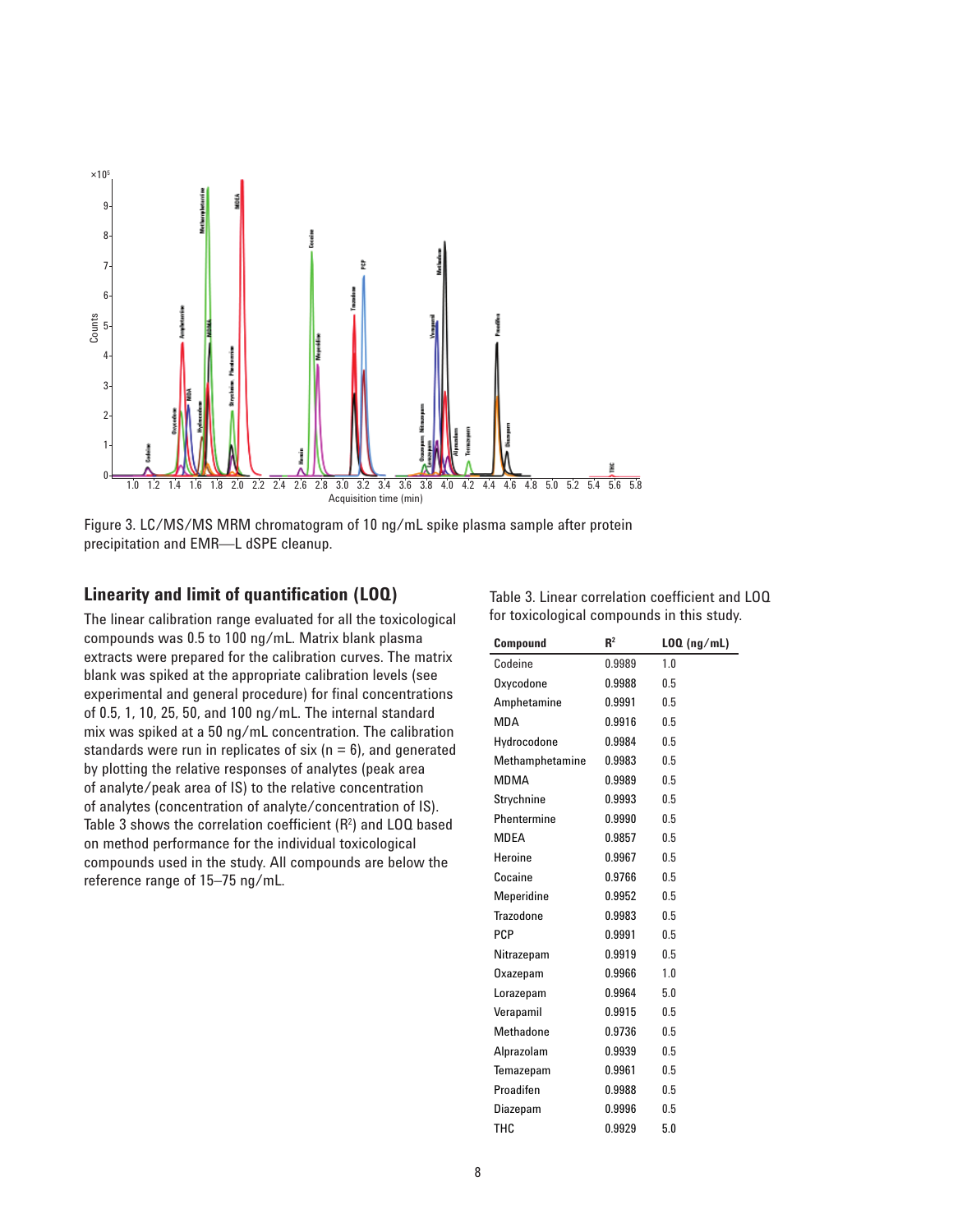#### **Accuracy and reproducibility**

The accuracy and reproducibility was determined by spiking standards into the plasma samples at 5, 25, and 50 ng/mL, in replicates of five ( $n = 5$ ). These QC plasma samples were then subjected to protein precipitation and EMR—Lipid dispersive SPE cleanup. Accuracy was determined against the matrix matched calibration curve. Figures 4 and 5 show the recovery and relative standard deviation.

The results show excellent recoveries for all compounds with average recoveries at 5 ng/mL greater than 95% and RSD <6%. Heroin was the only compound with relatively lower recoveries 65% on average, but RSDs below 8%.



Figure 4. Accuracy for 25 extracted toxicological compounds from human plasma.



Figure 5. Relative standard deviations (RSDs) for 25 toxicological compounds in human plasma.